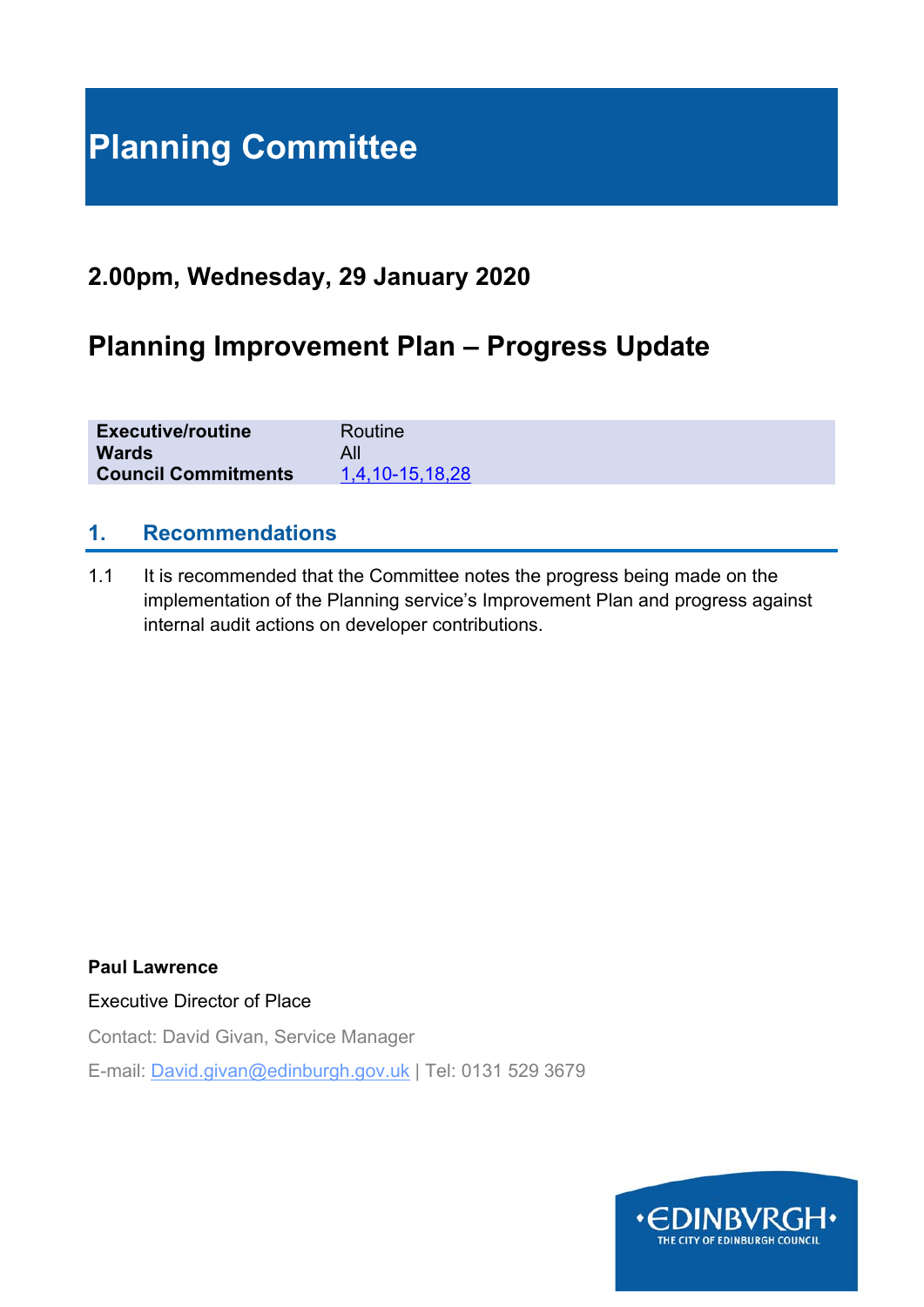**Report** 

# **Planning Improvement Plan – Progress Update**

#### **2. Executive Summary**

2.1 The purpose of this report is to provide an update on progress made on the Council's Planning Improvement Plan (PIP) 2018/21 and on the recommendations of an internal audit on developer contributions.

#### **3. Background**

- 3.1 The PIP 2018/21 was approved by Planning Committee in December 2018. Its sets out a series of key actions in relation to Leadership and Management, Customer, Continuous Improvement and Performance. In approving the PIP, Committee requested that progress updates be provided at six monthly intervals.
- 3.2 In February 2019, the Committee considered a report setting out the Scottish Government's feedback on the Council's Planning Performance Framework 2017/18. This highlighted the need to speed up the implementation of improvements on decision making timescales, timescales for legal agreements and clearing legacy cases, i.e. applications more than a year old.
- 3.3 In May 2019, the Committee received a report summarising implementation of actions over the first six months of the PIP. This showed that progress was being made across all action areas. However, the effect of this had yet to impact on time performance figures for application handling.
- 3.4 In August 2019, time performance monitoring figures for Quarter 1 of 2019/20 were provided in the Business Bulletin. The Council's Planning Performance Framework, which is submitted annually to Scottish Government, was also reported for information.

#### **4. Main report**

4.1 Progress continues to be made on the implementation of the PIP 2018/21. A sixmonth update is provided in Appendix 1. This explains progress made over the last six months and some of the improvements planned for the next phase of the programme. It also includes as an annex the Quarter 2 time performance figures in the same format as reported in the Business Bulletin for Quarter 1.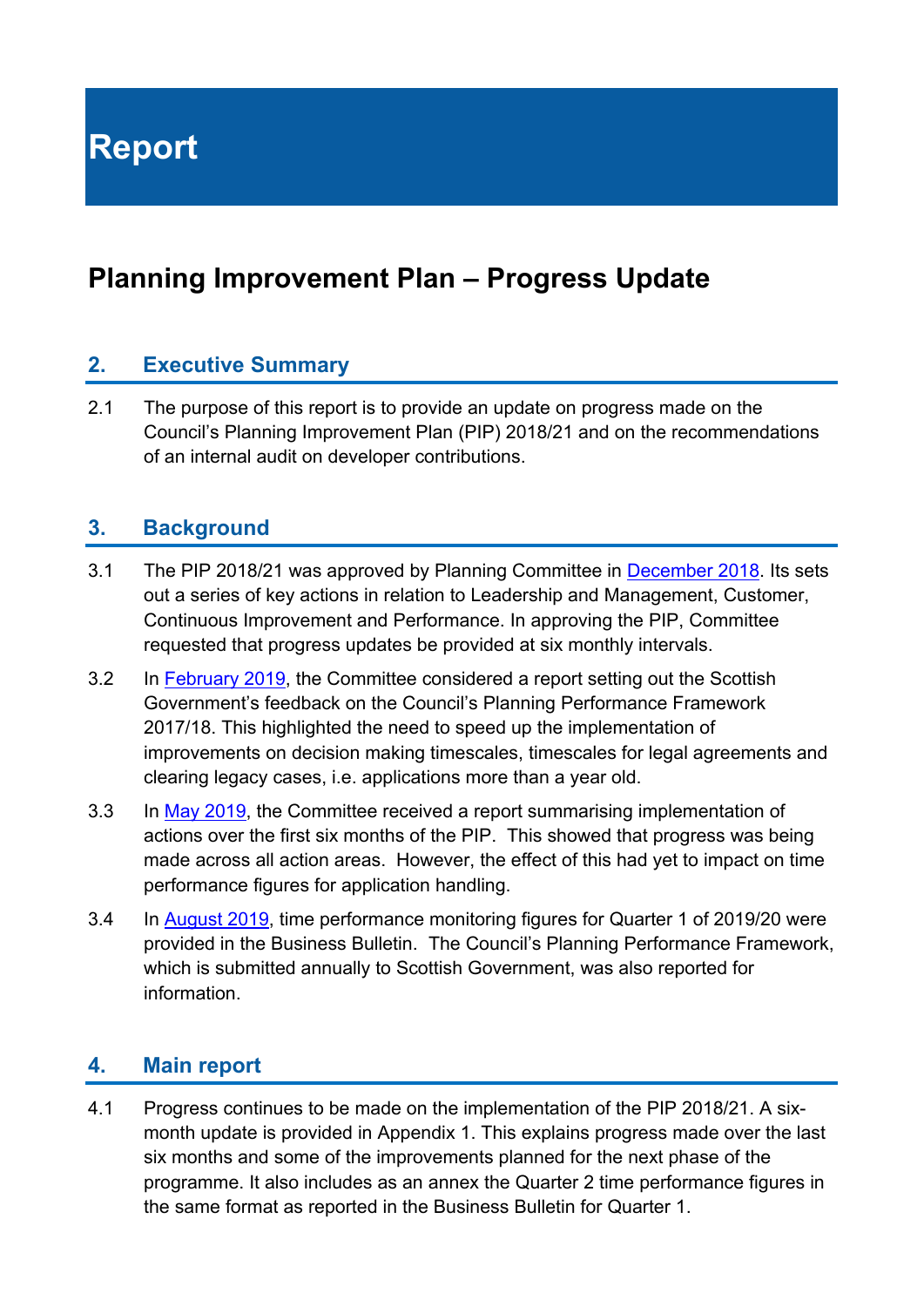- 4.2 Section three of the update report explains in more detail the progress made in terms of time performance and addressing legacy cases. It indicates that the actions implemented over the last six months are starting to have a positive impact on time performance figures generally. However, actions have yet to make a significant difference to time performance for major applications due to their longer end-to-end timescales. Progress on legal agreements and legacy cases has been made, but more still needs to be done.
- 4.3 These findings are consistent with feedback from the Customer Forum held in September 2019. This feedback points to the continuing need for change and improvement in the service, including attention to quality of outcomes and other matters beyond quantitative time performance.
- 4.4 Appendix 2 sets out progress against the actions recommended in an internal audit relating to developer contributions. These recommendations were set out in a report referred from the Governance, Risk and Best Value Committee to Planning Committee in May 2019, where it was agreed that an update would be provided in December 2019.

# **5. Next Steps**

- 5.1 Work will continue to implement actions in the PIP. Priority will continue to be given to actions relating to decision making timescales, to ensure that time performance improvements are sustained.
- 5.2 Lessons learned from pilot and trial working practices will be used to inform further actions and build the service's capacity to change and respond to challenges as they arise. This experience and monitoring will be used to keep the PIP under review and inform any refresh of it.
- 5.3 Proposed changes arising from a review of the pre-application advice service are the subject of a separate report at this meeting of Committee. These proposals address an aim to improve customer service.

# **6. Financial impact**

6.1 The costs associated with implementing the proposed improvements in the current PIP will be met from the Planning and Building Standards service budget.

# **7. Stakeholder/Community Impact**

7.1 The PIP includes actions suggested at the Customer Forum held in June 2018. The third meeting of the Forum was held in September 2019. Customer feedback on implementation of improvement actions and experience of the service generally was sought. The findings are informing the implementation of actions.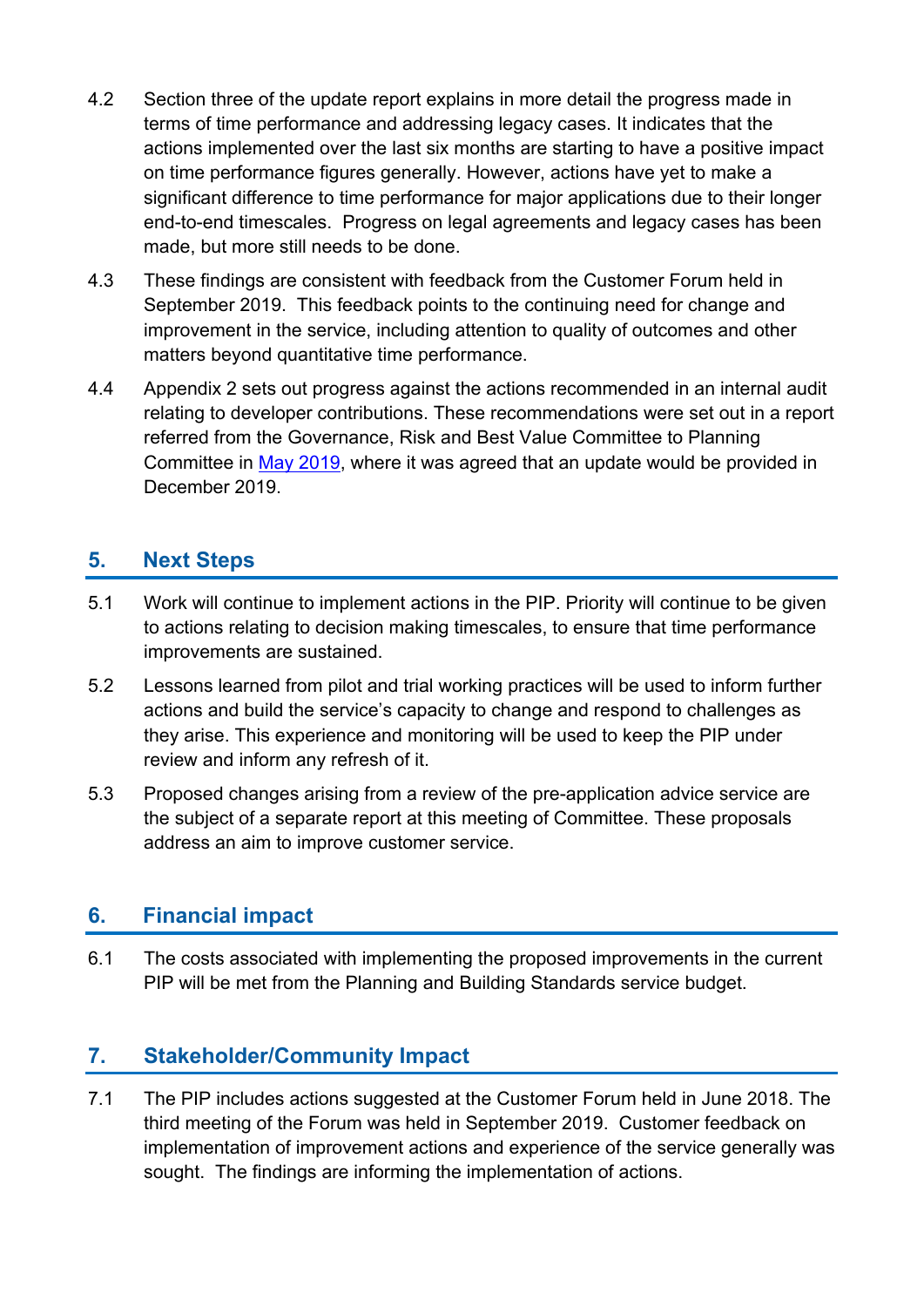7.2 Support for communities remains an important action for the improvement programme, with community council training particularly relevant following community council membership changes in autumn 2019.

## **8. Background reading/external references**

- 8.1 Planning Performance Framework 2018-2019, City of Edinburgh Council, July 2019
- 8.2 Report to Planning Committee, 12 December 2018, Planning and Building Standards Improvement Plans
- 8.3 Report to Planning Committee, 27 February 2019, Scottish Government Feedback on Planning Performance Framework 2017 - 2018
- 8.4 Report to Planning Committee, 15 May 2019, Planning Improvement Plan Progress Update
- 8.5 Report to Planning Committee, 15 May 2019, Internal Audit Developer Contributions – referral from the Governance, Risk and Best Value Committee

# **9. Appendices**

- 9.1 Appendix 1 Planning Improvement Plan 2018/21 Progress Update, January 2020.
- 9.2 Appendix 2 Update on Recommendations from Internal Audit on Developer **Contributions**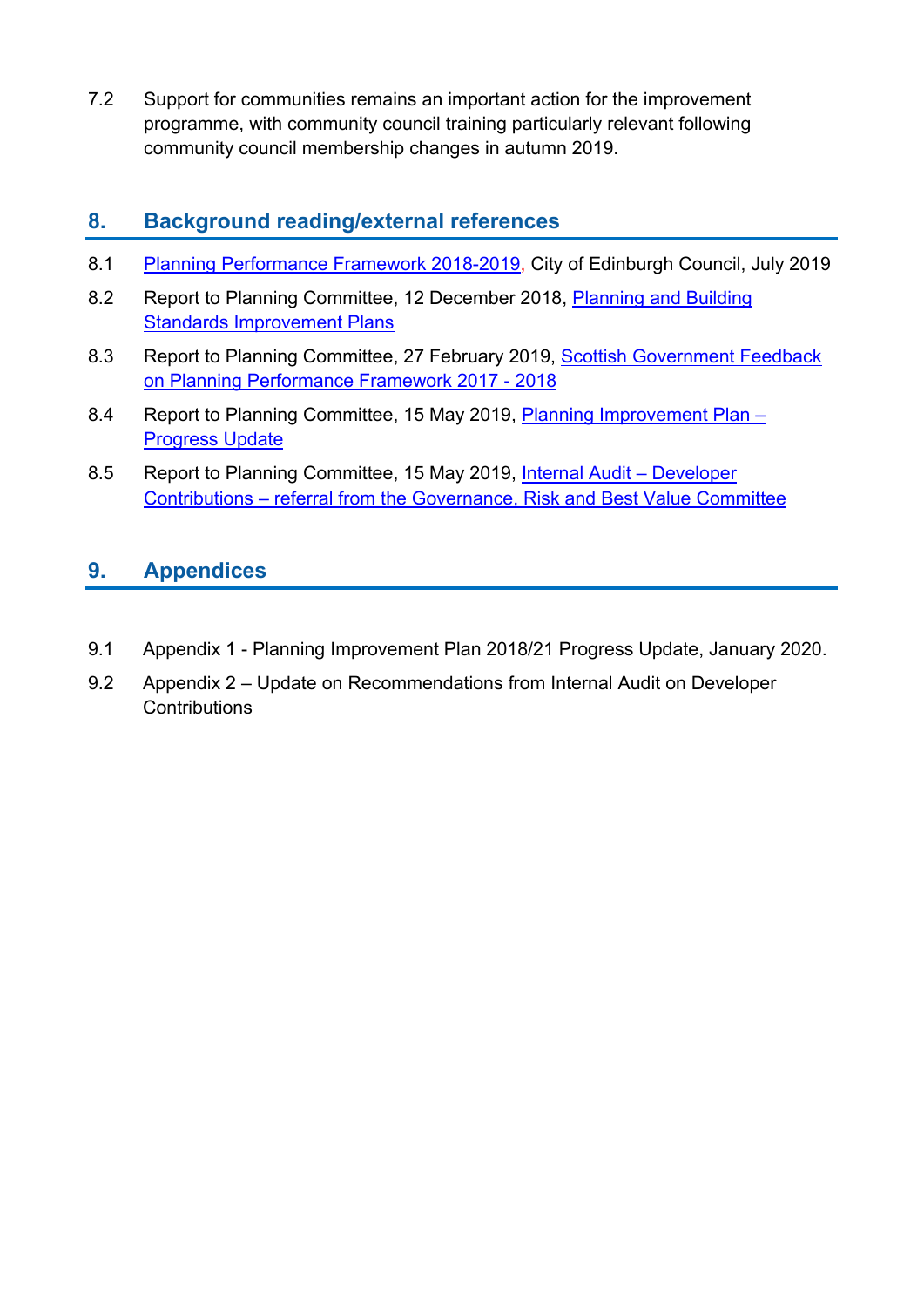# **1 Introduction**

- 1.1 This is the second progress report on the Council's Planning Improvement Plan 2018-21. This report explains the progress made since the previous progress report in May 2019, sets out changes that have been made to the service and the intentions for the next phase of the improvement plan.
- 1.2 The Planning Improvement Programme identifies a series of key actions for the period 2018-21. These actions are structured around the Improvement Plan's core themes: Leadership and Management, Customer, and Performance and Continuous Improvement. Section 2 of this report sets out the actions delivered since May 2019 and an indication of the actions planned for the next phase. Section 3 includes analysis of our performance in terms of reducing the time taken to determine applications. It also provides some narrative to explain the details behind the figures.
- 1.3 In February 2019, a dedicated Planning improvement team was established to speed up progress on delivery of actions. This is comprised of three members of staff seconded from other Planning teams with support provided from the Building Standards Improvement team and other Council Services. The improvement team has been refreshed following staff moves.
- 1.4 Formal governance for the Planning Improvement Programme is now provided through an expansion of the Building Standards Improvement Board to include Planning in its remit. The new Building Standards and Planning Improvement Board has met several times since April 2019. As the Planning Improvement Programme continues to evolve over 2020, this will inform future updates of the Improvement Plan.
- 1.5 An annex provides Quarter 2 time performance figures, to complement those for 2019/20 Q1 reported in the Business Bulletin for Planning Committee in August 2019.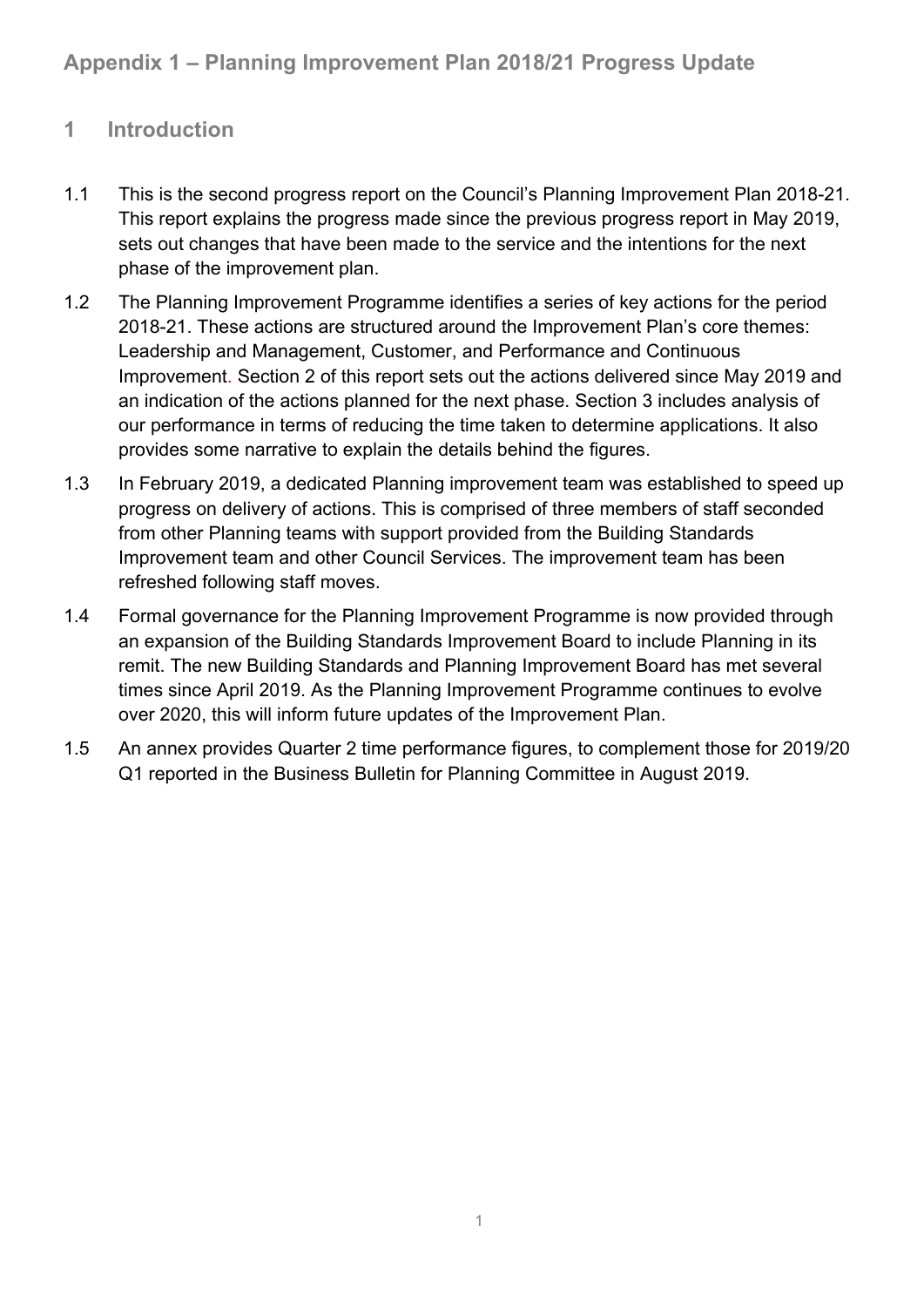# **2 Progress on actions**

2.1 The following table summarises the progress made under each of the three main improvement plan themes in the six months since the last update in May 2019 and sets out some of the actions to be implemented in the next phase.

| <b>Leadership / Management</b>                                                                                                                                                                                                                                                                                                                                                                                                                                            |                                                                                                                                                                                                                                                                                                                                                                                                           |  |  |
|---------------------------------------------------------------------------------------------------------------------------------------------------------------------------------------------------------------------------------------------------------------------------------------------------------------------------------------------------------------------------------------------------------------------------------------------------------------------------|-----------------------------------------------------------------------------------------------------------------------------------------------------------------------------------------------------------------------------------------------------------------------------------------------------------------------------------------------------------------------------------------------------------|--|--|
| <b>Delivered - Second Six Months</b>                                                                                                                                                                                                                                                                                                                                                                                                                                      | <b>Planned next phase</b>                                                                                                                                                                                                                                                                                                                                                                                 |  |  |
| <b>Engaging all staff in the Improvement</b><br>Plan<br>A People Plan has been prepared to<br>provide a clear framework for the<br>identification and delivery of leadership<br>and management actions including staff<br>training and awareness.                                                                                                                                                                                                                         | <b>Engaging all staff in the Improvement</b><br>Plan<br>Staff at all levels will continue to be<br>engaged more directly in identifying and<br>delivered service changes and<br>improvements.                                                                                                                                                                                                             |  |  |
| <b>Staff Resources</b><br>Over the last six months realignment of<br>staff resources and teams has been<br>trialled. This has been combined with<br>an ongoing assessment of workload to<br>respond to pressures in a more flexible<br>and agile way. The contribution of this<br>to an improvement in time performance<br>figures has been evaluated.<br>A staff survey and a stress risk<br>assessment have been undertaken to<br>better understand the views and needs | <b>Staffing</b><br>New approaches to resource and<br>workload alignment will continue to be<br>explored and tested for effectiveness<br><b>Team Manager Development</b><br>The team managers' role will be<br>developed to ensure that the needs of<br>both the service and our customers are<br>being delivered. This will include<br>support from Human Resources (HR)<br>colleagues as part of the new |  |  |
| of Planning staff. These are being used<br>to inform change and improvement in<br>the service.<br><b>Managing performance and people</b><br><b>skills</b>                                                                                                                                                                                                                                                                                                                 | Leadership Framework and using<br>external management expertise.<br><b>Embedding new practices</b><br>Team members will continue to expand                                                                                                                                                                                                                                                                |  |  |
| <b>Planning and Building Standards staff</b><br>now form two learning sets for the<br>Council's Future Engage Deliver<br>leadership development programme.<br>Further staff have joined corporate<br>learning sets, and an additional round of<br>learning sets is due to be set up early in<br>2020. The impact of this will be<br>evaluated as part of the 'early adopter'<br>status of the services.                                                                   | their roles to include greater strategic<br>involvement in service and performance<br>improvements.<br><b>Mentoring</b><br>The mentoring system will continue to<br>be developed with further opportunities<br>being created for broader professional<br>development.                                                                                                                                     |  |  |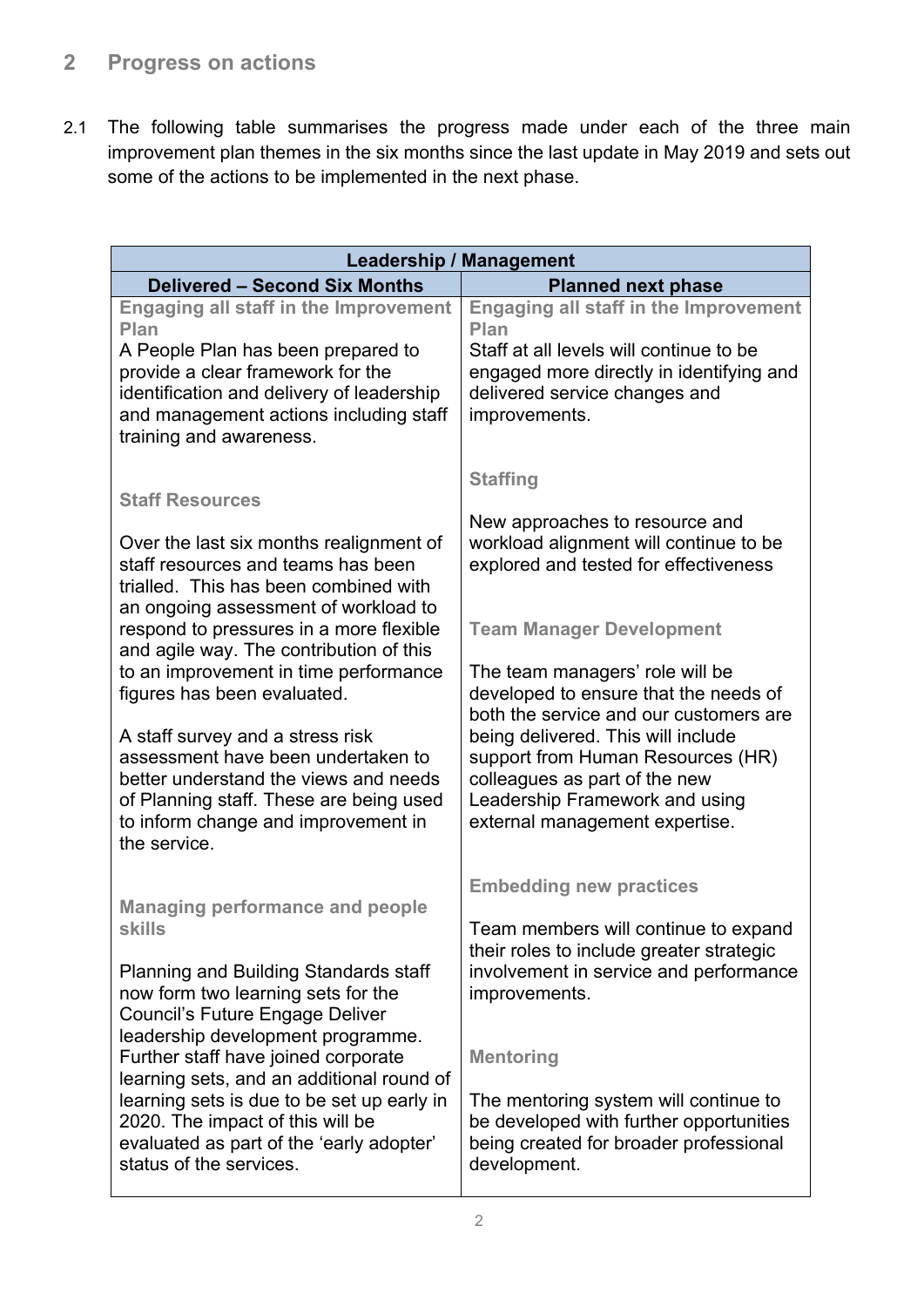| The Planning service received the<br>Royal Town Planning Institute's<br>Learning Partner award in October 2019<br>as best practice in coordinating training<br>for officers, elected members and<br>community groups.                                                                                                                                                                                        | <b>Quality Assurance</b><br>We will continue to work with other<br>services to develop a consistent<br>approach across the Place Directorate.                                                                                                                                                                                                     |
|--------------------------------------------------------------------------------------------------------------------------------------------------------------------------------------------------------------------------------------------------------------------------------------------------------------------------------------------------------------------------------------------------------------|---------------------------------------------------------------------------------------------------------------------------------------------------------------------------------------------------------------------------------------------------------------------------------------------------------------------------------------------------|
| <b>Mentoring</b><br>A more structured mentoring system<br>has been introduced for Assistant<br>Planning Officers and others working<br>towards membership of the Royal Town<br>Planning Institute.                                                                                                                                                                                                           |                                                                                                                                                                                                                                                                                                                                                   |
| <b>Quality Assurance</b><br><b>Planning and Building Standards</b><br>passed an annual external ISO 9001<br>audit held in September.                                                                                                                                                                                                                                                                         |                                                                                                                                                                                                                                                                                                                                                   |
| <b>Recruitment</b>                                                                                                                                                                                                                                                                                                                                                                                           |                                                                                                                                                                                                                                                                                                                                                   |
| We have successfully recruited to the<br>following additional posts:<br>1 x Senior Planning Officers (Local) and<br>1 x Senior Planning Officer (Major).<br>We have moved quickly to fill<br>permanent, secondment and maternity<br>vacancies to minimise impact on<br>performance.                                                                                                                          |                                                                                                                                                                                                                                                                                                                                                   |
|                                                                                                                                                                                                                                                                                                                                                                                                              | <b>Performance and Continuous Improvement</b>                                                                                                                                                                                                                                                                                                     |
| Delivered in first six months                                                                                                                                                                                                                                                                                                                                                                                | <b>Planned next phase</b>                                                                                                                                                                                                                                                                                                                         |
| <b>Performance</b>                                                                                                                                                                                                                                                                                                                                                                                           | <b>Performance</b>                                                                                                                                                                                                                                                                                                                                |
| The following arrangements were<br>introduced to speed up decision making<br>timescales:                                                                                                                                                                                                                                                                                                                     | Flexible and agile redistribution of<br>workload will continue to be developed.                                                                                                                                                                                                                                                                   |
| re-alignment of staff resources<br>across the service to improve the<br>efficiency and quality of decisions;<br>detailed weekly monitoring reports<br>by team of applications received,<br>being assessed and determined.;<br>better use of the "stop the clock"<br>protocol to provide more accurate<br>measurement of the planning<br>authority's own performance; and<br>ongoing review of processes with | Time performance monitoring will<br>continue to be developed, with a<br>particular focus on accurate capture of<br>use of measures such as stop-the-clock<br>and extensions to application<br>determination timescales. These<br>improvements will also provide more<br>rapid feedback to teams, as has been<br>developed for Building Standards. |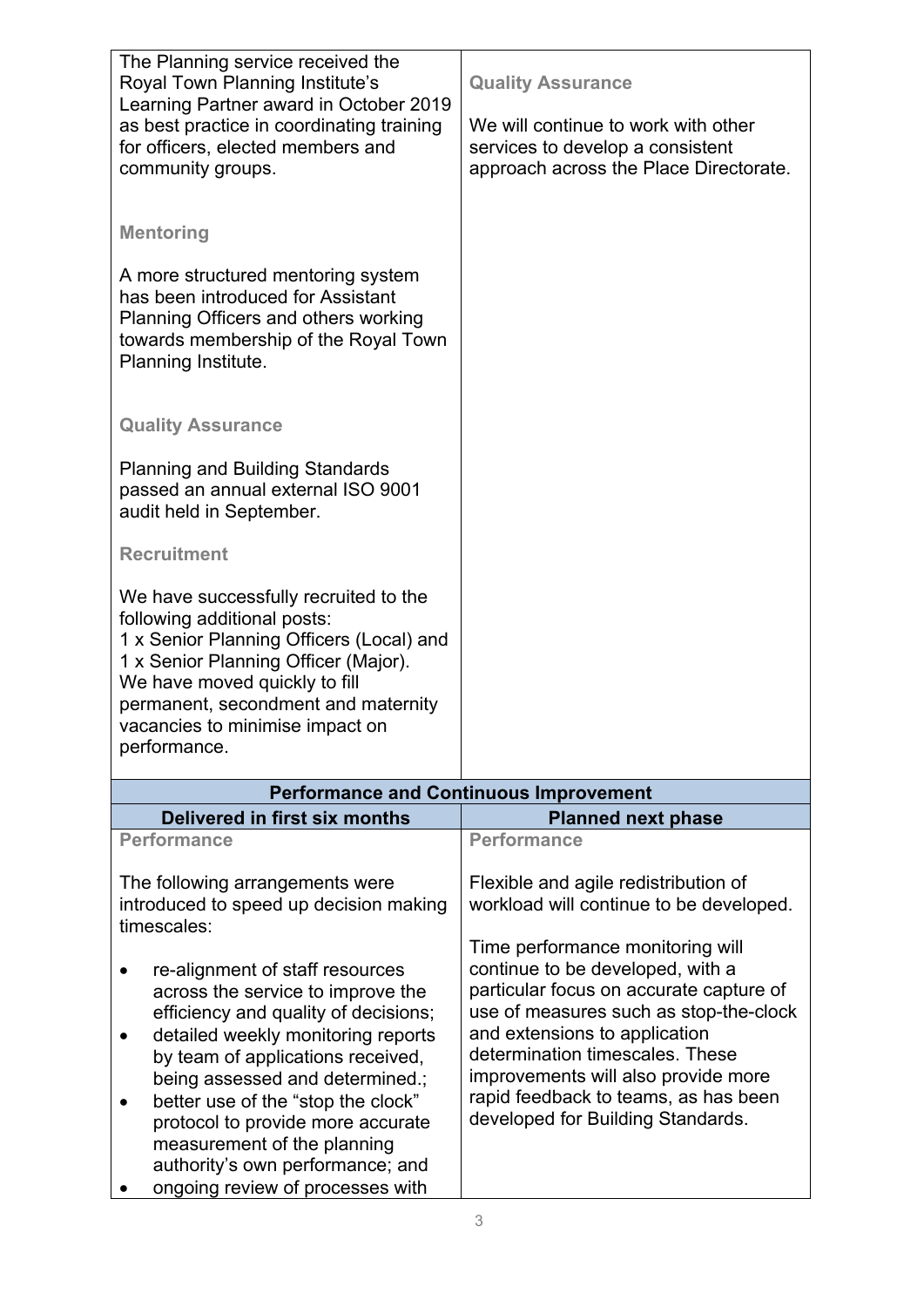| regular staff training sessions                                                                                                                                                                                                                                                               | <b>ICT Support and Development</b>                                                                                                                                       |
|-----------------------------------------------------------------------------------------------------------------------------------------------------------------------------------------------------------------------------------------------------------------------------------------------|--------------------------------------------------------------------------------------------------------------------------------------------------------------------------|
| The impact of these was discussed at<br>the Customer Forum in September<br>2019.                                                                                                                                                                                                              | The weekly meetings will continue to<br>ensure ongoing commitment to<br>resolving the ICT issues that impact on<br>performance.                                          |
| An enforcement workshop was held on<br>short term lets.                                                                                                                                                                                                                                       | Opportunities associated with the<br>national Digital Planning project, and<br>the City Region Data Driven Innovation                                                    |
| <b>Information Communication</b><br><b>Technology (ICT) Support and</b><br><b>Development</b>                                                                                                                                                                                                 | programme, will be explored with the<br>Digital Services team and external<br>partners.                                                                                  |
| Weekly meetings have been held with<br>the Council's internal Digital Services<br>team and external partner CGI to<br>resolve ongoing issues and identify                                                                                                                                     | Opportunities for automation of<br>application processes will be explored.<br>These will be developed where<br>possible.                                                 |
| development opportunities as part of<br>improvement programme.                                                                                                                                                                                                                                | <b>Legal Agreements and Developer</b><br><b>Contributions</b>                                                                                                            |
| A major hardware refresh was rolled out<br>in October. A number of Microsoft<br>Surface Pro machines, with detachable<br>tablets for use on site visits, have been<br>allocated to teams where this will have<br>greatest impact. New laptops have<br>been issued to other staff, including a | The other recommendations from the<br>Internal Audit report on the developer<br>contributions process will be<br>implemented by Planning, Finance and<br>Legal Services. |
| small number of machines suited for<br>specialist Geographical Information<br>System (GIS) activities.                                                                                                                                                                                        | Further information on progressing the<br>audit recommendations is provided<br>separately, in Appendix 2.                                                                |
| <b>Legal Agreements and Developer</b><br><b>Contributions</b>                                                                                                                                                                                                                                 | The status and use of Supplementary<br><b>Guidance on Developer Contributions</b><br>and Infrastructure Delivery will be kept<br>under review.                           |
| A new template for identifying developer                                                                                                                                                                                                                                                      |                                                                                                                                                                          |
| contribution requirements in a<br>consistent and efficient way has been<br>developed and trialled.                                                                                                                                                                                            | <b>Training</b>                                                                                                                                                          |
| Training for all relevant staff on the end-<br>to-end developer contributions process                                                                                                                                                                                                         | An ongoing training programme for staff<br>will continue to be implemented.                                                                                              |
| has been delivered - a recommendation<br>of an Internal Audit on contributions.                                                                                                                                                                                                               | <b>Design Quality</b>                                                                                                                                                    |
| <b>Committee Reports</b>                                                                                                                                                                                                                                                                      | Lessons learnt from the internal review<br>process and the Edinburgh Urban<br>Design Panel will continue to be shared                                                    |
| Improvements to the format of reports to<br>the Development Management Sub<br>Committee are being trialled.                                                                                                                                                                                   | with case officers and changes<br>introduced to strengthen the approach<br>to raising design quality.                                                                    |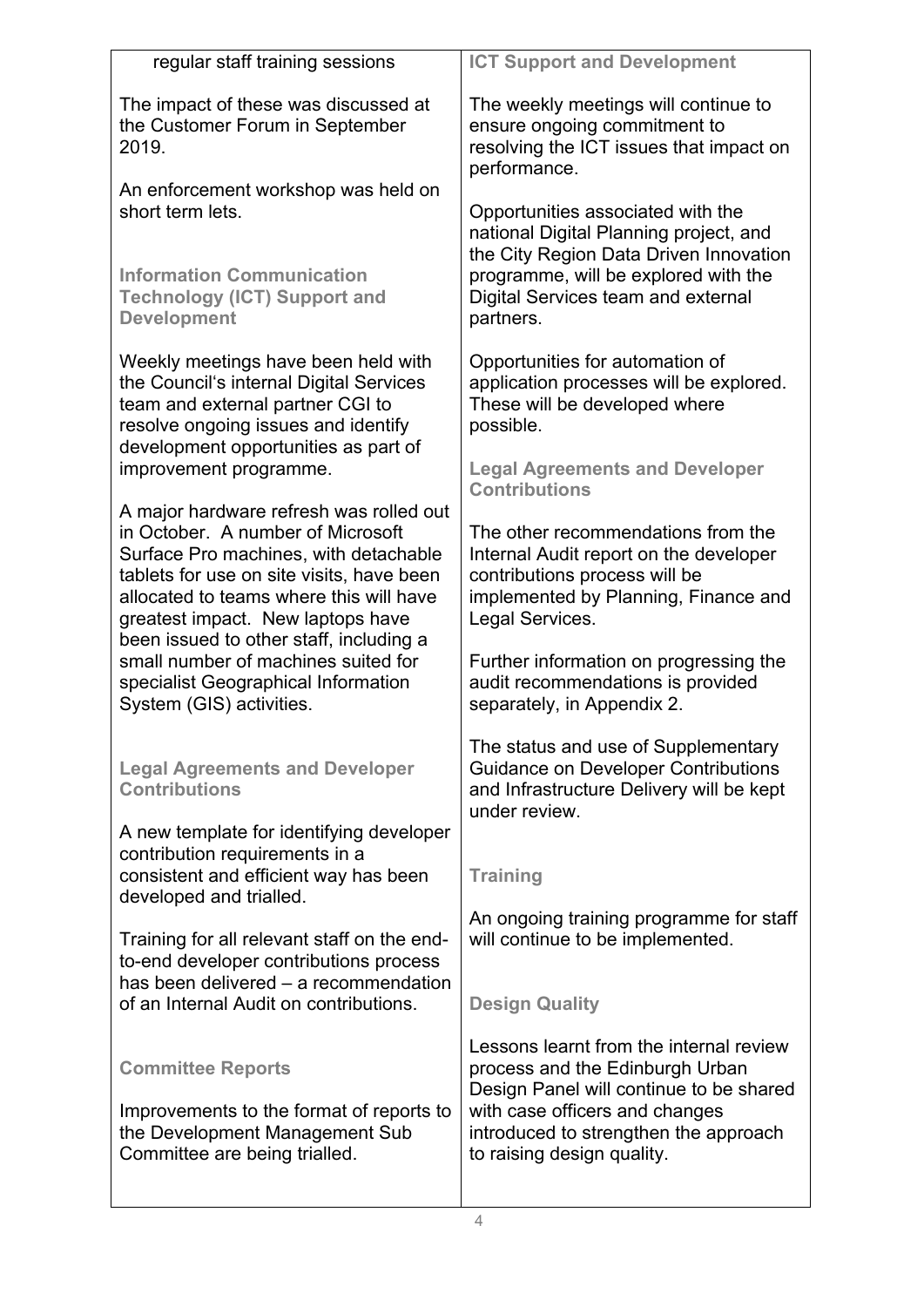| <b>Training</b><br>Training workshops were held for<br>members of the Planning Committee on<br>a number of topics, including economic<br>viability of affordable housing and<br>design guidance.                                                                        | <b>Learning from Others</b><br>Lead practice in other authorities will be<br>identified, including through liaison with<br><b>Heads of Planning Scotland</b><br>performance sub-committee, and                                |
|-------------------------------------------------------------------------------------------------------------------------------------------------------------------------------------------------------------------------------------------------------------------------|-------------------------------------------------------------------------------------------------------------------------------------------------------------------------------------------------------------------------------|
| A new Planning Committee training and<br>awareness programme 2019/20 was<br>presented in a report to the August<br>Committee.                                                                                                                                           | Glasgow.<br>Lessons from the Building Standards<br>improvement programme will be applied<br>to change and improvement in<br>Planning.                                                                                         |
| The staff training programme was<br>delivered.                                                                                                                                                                                                                          |                                                                                                                                                                                                                               |
|                                                                                                                                                                                                                                                                         | <b>Customer Improvements</b>                                                                                                                                                                                                  |
| <b>Delivered last six months</b>                                                                                                                                                                                                                                        | <b>Planned next phase</b>                                                                                                                                                                                                     |
| <b>Website</b><br>The service has been liaising with<br>colleagues during the upgrade of the<br>Council's website, giving consideration<br>to opportunities to improve information<br>available on planning pages.<br><b>Pre-Application Advice</b>                     | <b>Website</b><br>Customer feedback on using the<br>Planning section of the upgraded<br>Council website will be used to inform<br>its development.<br><b>Pre-Application Advice</b>                                           |
| Following consultation, a revised<br>service was introduced<br>A structured and specified level of<br>advice has been introduced to address<br>customer needs and streamline<br>resources to support the efficient<br>operation of the planning application<br>process. | Early findings and next steps for the<br>revised pre-application advice service<br>are the subject of a dedicated<br>evaluation reported separately.<br><b>Handling Complaints</b><br>The use of complaints to inform service |
| <b>Handling Complaints</b>                                                                                                                                                                                                                                              | change and improvement will continue<br>to be developed.                                                                                                                                                                      |
| A review of issues raised in complaints<br>addressed in is now part of the<br>feedback cycle which is considered by<br>staff leading on the Customer theme.<br>This informs actions in the overall<br>change and improvement programme<br>as appropriate.               | <b>Community Council Training</b><br>Further community council training is<br>being arranged, particularly to assist<br>new members following the renewal of<br>memberships in October 2019.                                  |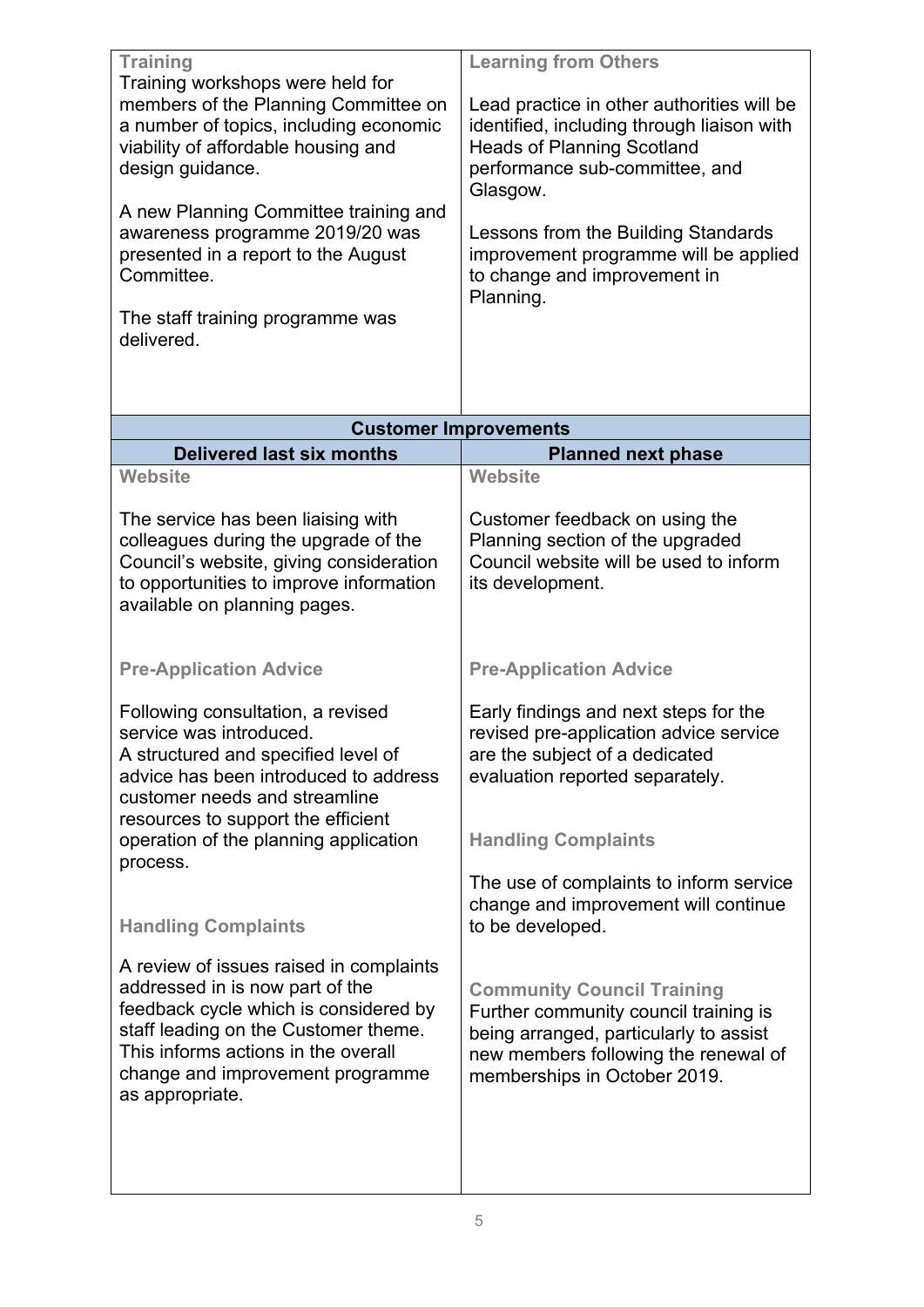| <b>Community Council Training</b>                                                                                                                                                                                                                        | <b>Customer Engagement</b>                                                                                                                                                                                                            |  |  |
|----------------------------------------------------------------------------------------------------------------------------------------------------------------------------------------------------------------------------------------------------------|---------------------------------------------------------------------------------------------------------------------------------------------------------------------------------------------------------------------------------------|--|--|
| Community council training workshops<br>were held in May 2019.                                                                                                                                                                                           | Further customer engagement will be<br>carried out, informed by practice in<br><b>Building Standards. Another annual</b>                                                                                                              |  |  |
| Community briefings on the City Plan<br>2030 project were scheduled for<br>November 2019.                                                                                                                                                                | Forum will be held in 2020.                                                                                                                                                                                                           |  |  |
|                                                                                                                                                                                                                                                          | <b>Communicating with Customers</b>                                                                                                                                                                                                   |  |  |
| <b>Customer Engagement</b>                                                                                                                                                                                                                               | Protocols for handling customer<br>enquiries by email and telephone have                                                                                                                                                              |  |  |
| The third annual Planning and Building<br><b>Standards Customer Forum event took</b><br>place in September 2019 and was well<br>received. Themes raised include<br>communication, consistency of decision<br>making and time performance.                | been developed and will be trialled<br>before full roll out.                                                                                                                                                                          |  |  |
| Feedback indicated that changes to<br>working practices were beginning to                                                                                                                                                                                | <b>Working with Other Services</b>                                                                                                                                                                                                    |  |  |
| have positive impacts, but more needs<br>to be done for major applications and<br>key stages in the process, such as<br>consultee input. It also indicated that<br>other aspects of performance, such as<br>quality of outcome, need to be<br>addressed. | The Planning change and improvement<br>programme will be closely coordinated<br>with changes in other Council services<br>to ensure that opportunities for<br>improvement to customer service are<br>explored and learning is shared. |  |  |
| <b>Working with Other Services</b>                                                                                                                                                                                                                       |                                                                                                                                                                                                                                       |  |  |
| Planning has continued to work with<br>other Services on a range of Council<br>projects.                                                                                                                                                                 |                                                                                                                                                                                                                                       |  |  |
| <b>Sharing Information</b>                                                                                                                                                                                                                               |                                                                                                                                                                                                                                       |  |  |
| We have continued to use the Planning<br><b>Edinburgh blog to update customers on</b><br>City Plan 2030, let people know about<br>consultation events and procedural<br>changes and share research and<br>technical information.                         |                                                                                                                                                                                                                                       |  |  |
|                                                                                                                                                                                                                                                          |                                                                                                                                                                                                                                       |  |  |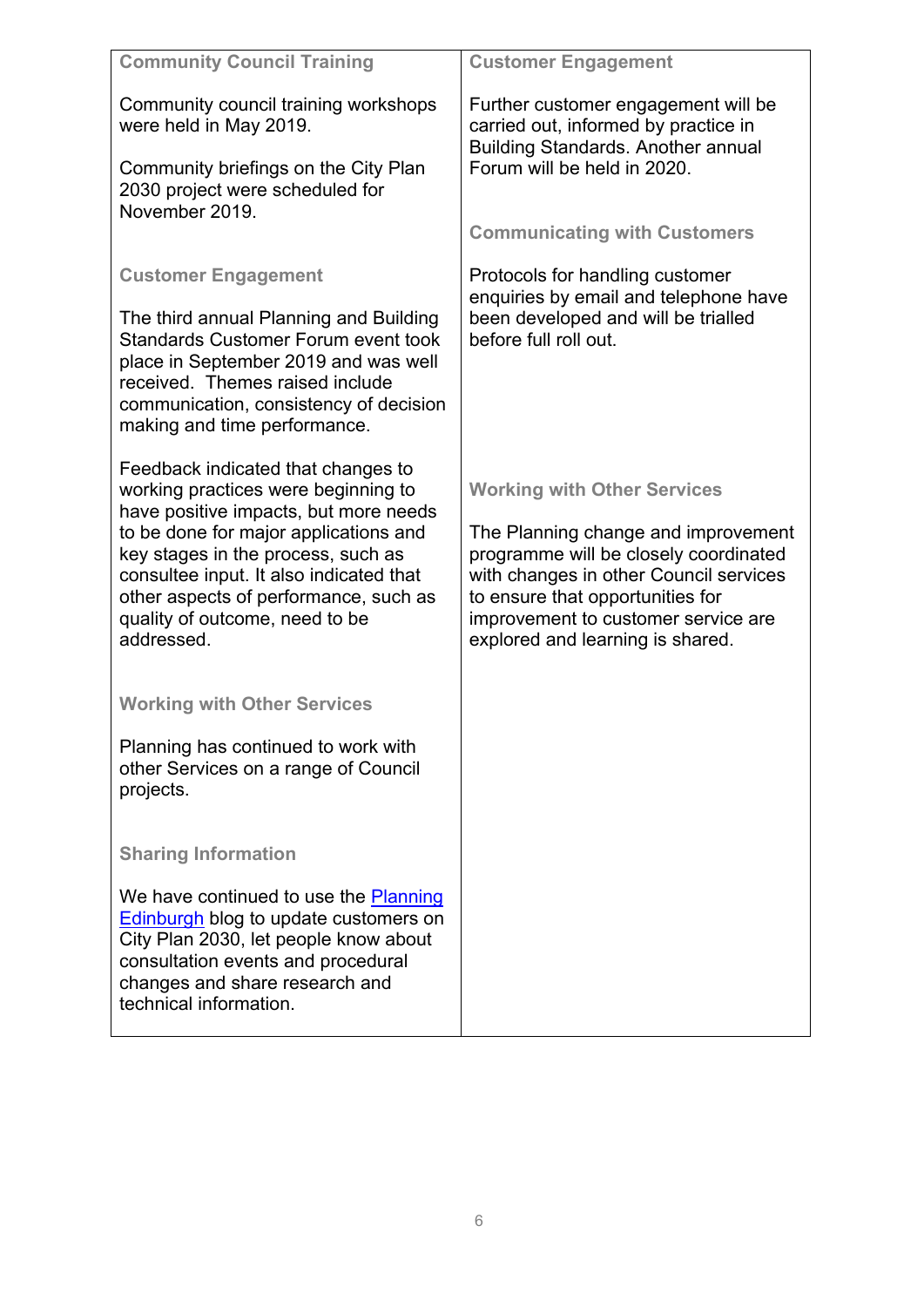### **3 Progress on Reducing Application Timescales**

3.1 The following section provides information on applications received in the six months from April to end October 2019 and some mid-year analysis of application timescale statistics. An annex provides detailed figures and some comments for Quarter 2.

| <b>Application Type</b>                                                           | 2017/18* | 2018/19* | 2019/20<br>(first 6 months) |  |  |
|-----------------------------------------------------------------------------------|----------|----------|-----------------------------|--|--|
| <b>Major Development</b>                                                          | 24       | 31       | 19                          |  |  |
| Non-Householder                                                                   | 1276     | 1181     | 577                         |  |  |
| Householder                                                                       | 1641     | 1631     | 849                         |  |  |
| <b>Listed Building and</b>                                                        | 1055     | 1113     | 548                         |  |  |
| <b>Conservation Area Consent</b>                                                  |          |          |                             |  |  |
| Other                                                                             | 293      | 237      | 144                         |  |  |
| Total                                                                             | 4289     | 4193     | 2137                        |  |  |
| * Figures for 17/18 and 18/19 have been adjusted to reflect backdated validations |          |          |                             |  |  |

Table 1: Number and Type of Applications Received

- 3.2 Over the six months, the Council received 2,137 applications at a rate of between 290 360 applications per month. The number of major applications received in six months indicates a slightly higher rate to that in 2018/19. The number of householder applications indicates a similar rate to last year. There appears to be a similar rate of receipt of non-householder applications compared to 2018/19. There has been a slight decrease in the number of listed building/conservation area consent applications. There appears to be an emerging increase in the number of "other" applications, which are predominately advertisement consents. For all types of applications, it remains to be seen whether these trends will continue in the second half of 2019/20.
- 3.4 Table 2 set outs information on the time taken to determine applications in the last two quarters. Figures for each quarter are provided in the annex below.
- 3.5 The figures indicate that time performance has improved for majors, locals, householder and listed building/conservation area applications. This has been despite a steady and high level of incoming applications.
- 3.6 It is considered that the new working practices introduced during this period have helped contribute to these positive trends. However, further progress is needed to meet the relevant targets.

Table 2: Performance - % of applications determined within target timescales\*

| <b>Application Type</b>                                   | 2017/18<br>Comparator | 2018/19<br>Comparator | 2019/20<br>(first 6 months) | <b>Target</b> |
|-----------------------------------------------------------|-----------------------|-----------------------|-----------------------------|---------------|
| <b>Major Development</b>                                  | 13%                   | 16%                   | 37%                         | 70%           |
| Non-Householder                                           | 60%                   | 57%                   | 64%                         | 70%           |
| Householder                                               | 76%                   | 78%                   | 86%                         | 90%           |
| Listed Building<br>and<br>Conservation<br>Area<br>Consent | 56%                   | 54%                   | 69%                         | 70%           |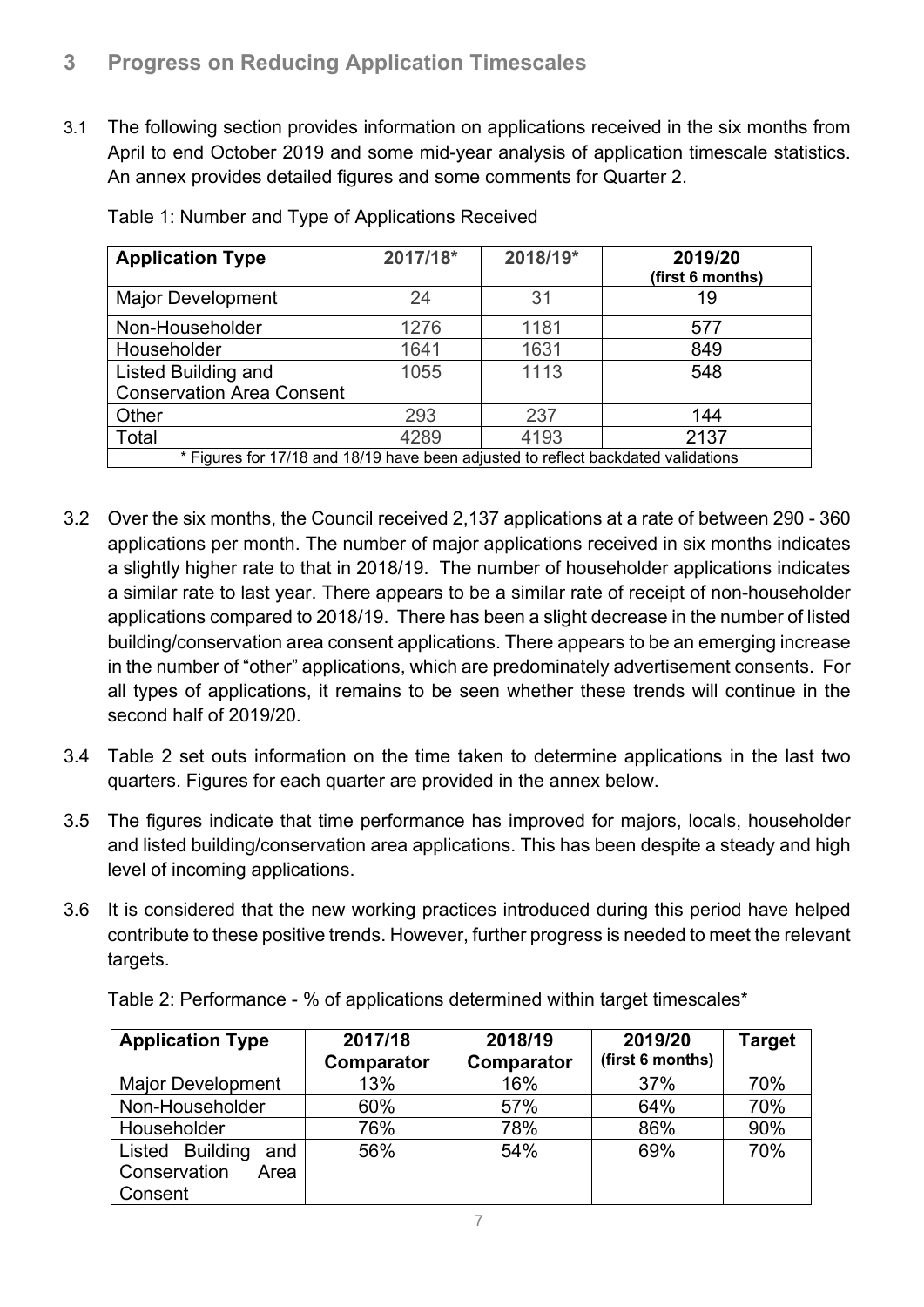\*Four months or as agreed with applicant for major applications, two months or as agreed with applicant for others.

- 3.7 There were nine major applications determined in Quarter 1 and seven in Quarter 2. Six of these were determined either within the four-month target or within an agreed timescale (either through processing agreement or extension). The use of these tools has contributed to an overall improvement in time performance, though the overall proportion is still far short of the target 70%. Increased use of stop-the-clock is expected to help further, though this will take some time to have an impact. A total of six major legacy cases were determined in this six-month period.
- 3.8 The time taken to conclude legal agreements continues to impact on determination timescales. However, new measures including a template for contributions and a model legal agreement have been introduced. These are expected to have a positive impact on time performance in due course.
- 3.9 A priority is to clear legacy cases (defined as over a year old). Between March and October 2019, 30 legacy cases were resolved. 20 were granted, 9 refused and 1 withdrawn. However, over the same period, 28 applications turned one year old and became new legacy cases. As of late October 2019, 70 legacy cases remained, only a small reduction from the total in March 2019. 30 of these cases are minded to grant, which highlights the significance of the legal agreement process to resolving legacy cases.

|                             | Mar-18 | <b>Mar-19</b> | <b>Oct-19</b> |
|-----------------------------|--------|---------------|---------------|
| Legacy Cases                | 89     | 72            | 70            |
| of these minded<br>to grant |        |               | 30            |

3.10 In Quarters 1 and 2 there were 544 enforcement cases received and 452 cases closed. 135 of the cases submitted were short term lets, of which 58 were closed. 86% of these were closed within 6 months, exceeding the target proportion of 80%. 14 notices were served on short term lets, all but one within the 6-month target period. This has required significant officer resource, which has had some impact on other types of enforcement case. Across the six months, 71% of other cases were closed within 3 months, below the target proportion of 80%.

#### **4 Conclusion**

4.1 The new working practices identified in the Planning Improvement Plan are having a positive impact on time performance monitoring information. Figures for the first six months of 2019/20 have all seen positive change, despite a continuing high level of incoming caseload.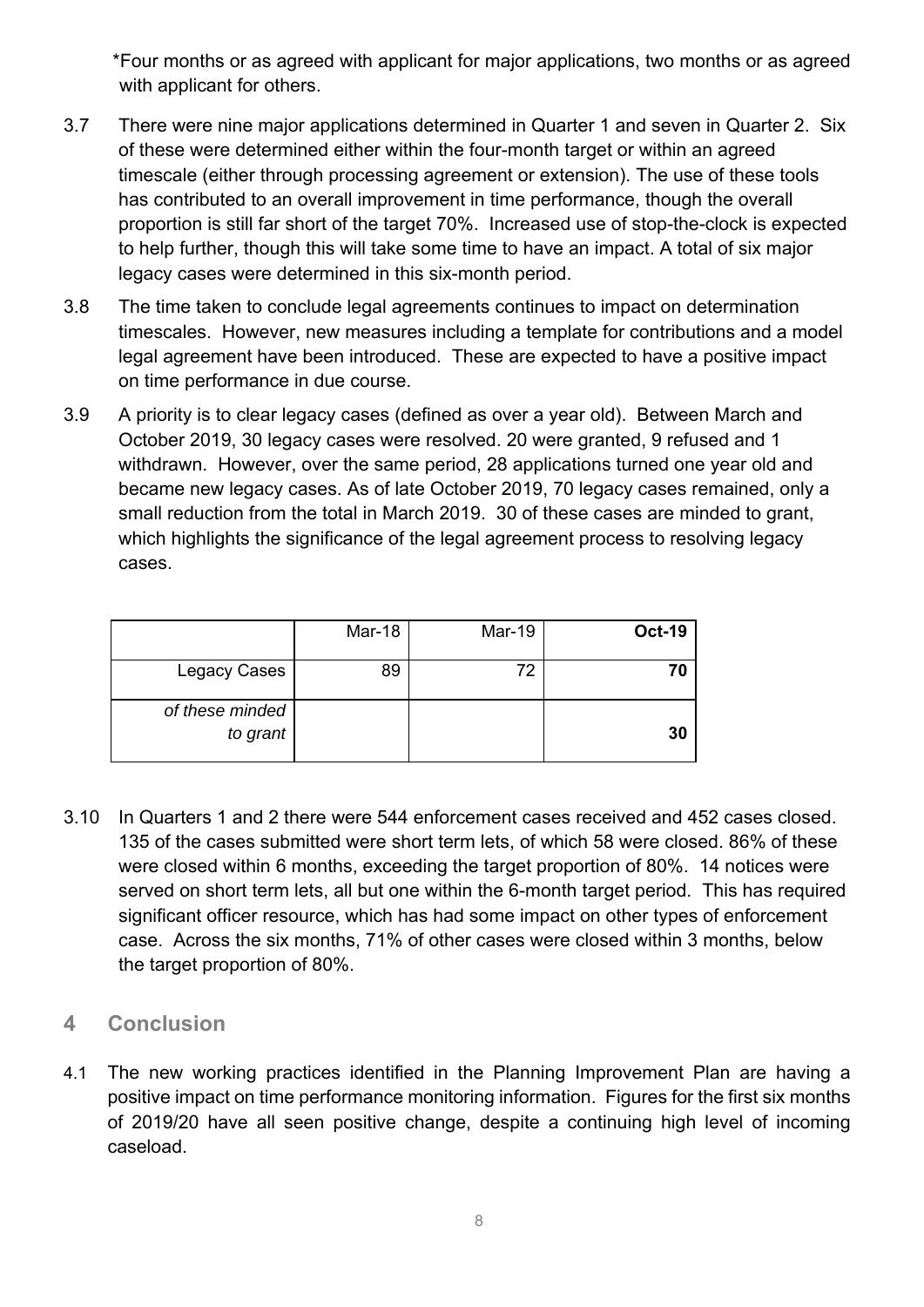- 4.2 However, time performance is not yet meeting overall targets, and further development of working practices is needed to ensure that improvements can be sustained. Use of relevant tools needs to be developed further, and further work to resolve legacy cases is required.
- 4.3 Other more qualitative aspects of the service's performance, including customer service, relationships and quality of outcomes will also require development over the next phase of the improvement programme.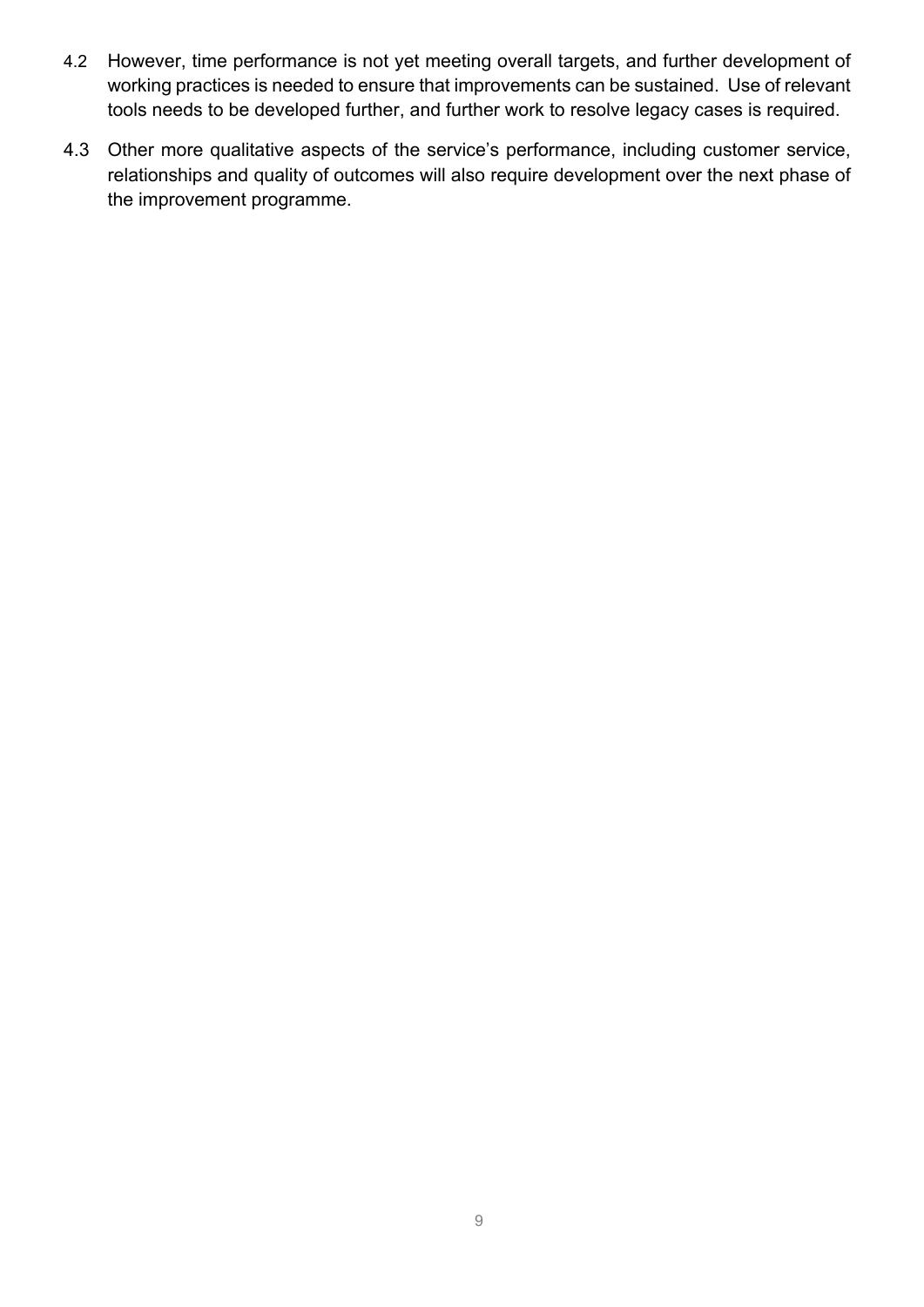|                                                                    | Q1    | Q <sub>2</sub>      | Q <sub>3</sub> | Q4 |
|--------------------------------------------------------------------|-------|---------------------|----------------|----|
| Number submitted                                                   | 11    | 6                   |                |    |
| Number determined                                                  | 9     |                     |                |    |
| Number (and %) determined within 4                                 | 3     | 3                   |                |    |
| months or agreed timescales (target                                | (33%) | (43%)               |                |    |
| $=70%$                                                             |       | 6-month figure: 37% |                |    |
| (and %) determined with<br>Number                                  | 3     |                     |                |    |
| Planning Processing Agreements<br>and/or Agreed Extensions of Time | (33%) | (43%)               |                |    |
| <b>Comments</b>                                                    |       |                     |                |    |

The three applications determined on target in Q2 were a housing development at Bath Road in Leith, a university development at King's Buildings and new development at the Botanic Gardens. All had agreed extensions of time, the latter also had a processing agreement.

Three other developments were refused (one at Marionville Road, two at Old Dalkeith Road). The former missed its target due to a delay in signing off and issuing the decision. The latter were non-allocated sites for which the applicant did not agree to a processing agreement or time extension, and which could not go to a committee meeting within target as there was another hearing on.

One legacy application (i.e. older than one year) was determined in this quarter.

| <b>Non-Householder Applications 2019 -2020</b> |            |                       |    |    |  |
|------------------------------------------------|------------|-----------------------|----|----|--|
|                                                | Q1         | Q2                    | Q3 | Q4 |  |
| Number submitted                               | 200        | 248                   |    |    |  |
| Number determined                              | 269        | 242                   |    |    |  |
| Number (and %) determined within 2             | 169        | 158                   |    |    |  |
| months or agreed timescales (Target =          | $(62.8\%)$ | $(65.3\%)$            |    |    |  |
| 70%)                                           |            | 6-month figure: 64.0% |    |    |  |

| Householder Applications 2019 - 2020 |            |                       |    |    |  |
|--------------------------------------|------------|-----------------------|----|----|--|
|                                      | Q1         | Q2                    | Q3 | Q4 |  |
| Number submitted                     | 372        | 389                   |    |    |  |
| Number determined                    | 387        | 397                   |    |    |  |
| Number (and %) determined within 2   | 318        | 357                   |    |    |  |
| months or agreed timescales (Target  | $(82.1\%)$ | $(89.9\%)$            |    |    |  |
| $90\%$ )                             |            | 6-month figure: 86.1% |    |    |  |

| Listed Building Consent Applications 2019 - 2020 |            |                       |    |    |
|--------------------------------------------------|------------|-----------------------|----|----|
|                                                  | Q1         | Q2                    | Q3 | Q4 |
| Number submitted                                 | 226        | 262                   |    |    |
| Number determined                                | 187        | 233                   |    |    |
| Number (and %) determined within 2               | 116        | 175                   |    |    |
| months or agreed timescales (target              | $(62.0\%)$ | $(75.1\%)$            |    |    |
| 70%)                                             |            | 6-month figure: 69.3% |    |    |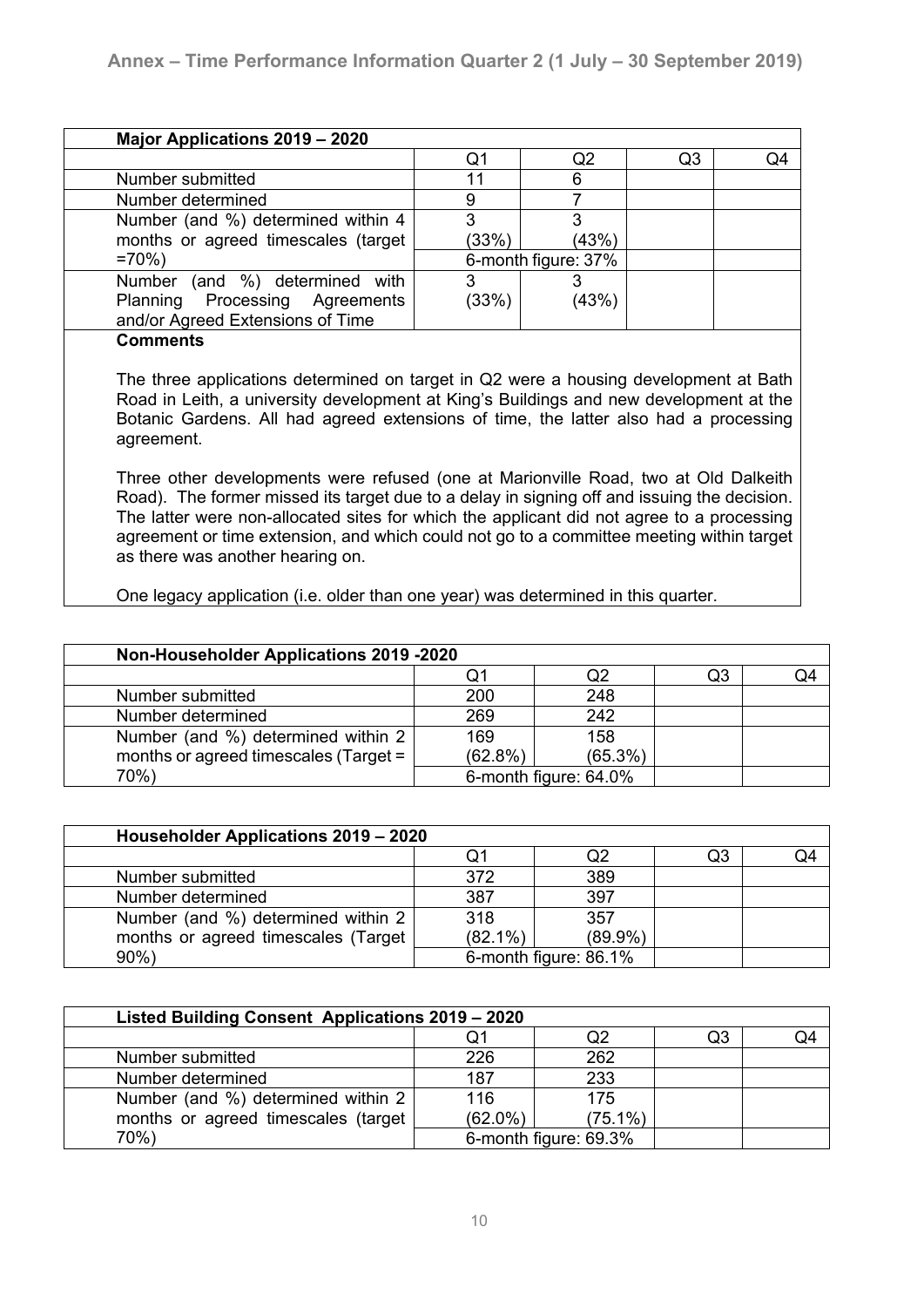| <b>Advertisement Consent Applications 2019 - 2020</b> |         |                       |    |  |
|-------------------------------------------------------|---------|-----------------------|----|--|
|                                                       | Q1      | Q2                    | Q3 |  |
| Number submitted                                      | 58      | 68                    |    |  |
| Number determined                                     | 62      | 76                    |    |  |
| Number (and %) determined within 2                    | 45      | 63                    |    |  |
| months or agreed timescales                           | (72.6%) | $(82.9\%)$            |    |  |
|                                                       |         | 6-month figure: 78.3% |    |  |

| Short term Let Enforcement Cases 2019 - 2020 |                       |                       |                |    |
|----------------------------------------------|-----------------------|-----------------------|----------------|----|
|                                              | Q1                    | Q <sub>2</sub>        | Q <sub>3</sub> | Q4 |
| Number submitted                             | 66                    | 69                    |                |    |
| Number closed                                | 19                    | 39                    |                |    |
| Number (and %) closed<br>within 6            | 14                    | 36                    |                |    |
| months (target 80%)                          | (77.7%)               | (92.3%)               |                |    |
|                                              | 6-month figure: 86.2% |                       |                |    |
| Number of notices served                     | 5                     | 9                     |                |    |
| Number (and %) served<br>within 6            | 5                     | 8(89%)                |                |    |
| months (target 80%)                          | (100%)                |                       |                |    |
|                                              |                       | 6-month figure: 92.9% |                |    |
| Comments                                     |                       |                       |                |    |

Performance on dealing with short term let cases has improved further in the second quarter. However, the number of short term let cases continues to grow and this puts pressure on maintaining performance including resourcing other enforcement investigations (see below).

| All Other Enforcement Cases 2019 - 2020                                                                                                                                                      |                       |                |                |    |
|----------------------------------------------------------------------------------------------------------------------------------------------------------------------------------------------|-----------------------|----------------|----------------|----|
|                                                                                                                                                                                              | Q1                    | Q <sub>2</sub> | Q <sub>3</sub> | Q4 |
| Number submitted                                                                                                                                                                             | 192                   | 217            |                |    |
| Number closed*                                                                                                                                                                               | 162                   | 232            |                |    |
| within 3<br>Number (and %) closed                                                                                                                                                            | 109                   | 172            |                |    |
| months (target 80%)                                                                                                                                                                          | (67.3%)               | $(74.1\%)$     |                |    |
|                                                                                                                                                                                              | 6-month figure: 71.3% |                |                |    |
| Number of notices served                                                                                                                                                                     | 8                     | 8              |                |    |
| Number (and %) served within 3                                                                                                                                                               | 5                     | 2(25%)         |                |    |
| months (target 80%)                                                                                                                                                                          | (62.5%)               |                |                |    |
|                                                                                                                                                                                              | 6-month figure: 43.8% |                |                |    |
| Comments                                                                                                                                                                                     |                       |                |                |    |
| The new City wide Enforcement team set up at the beginning of June has been stepping up<br>efforts to clear the legacy cases. This process is impacting on time performance but is essential |                       |                |                |    |

for the operation of the team going forward.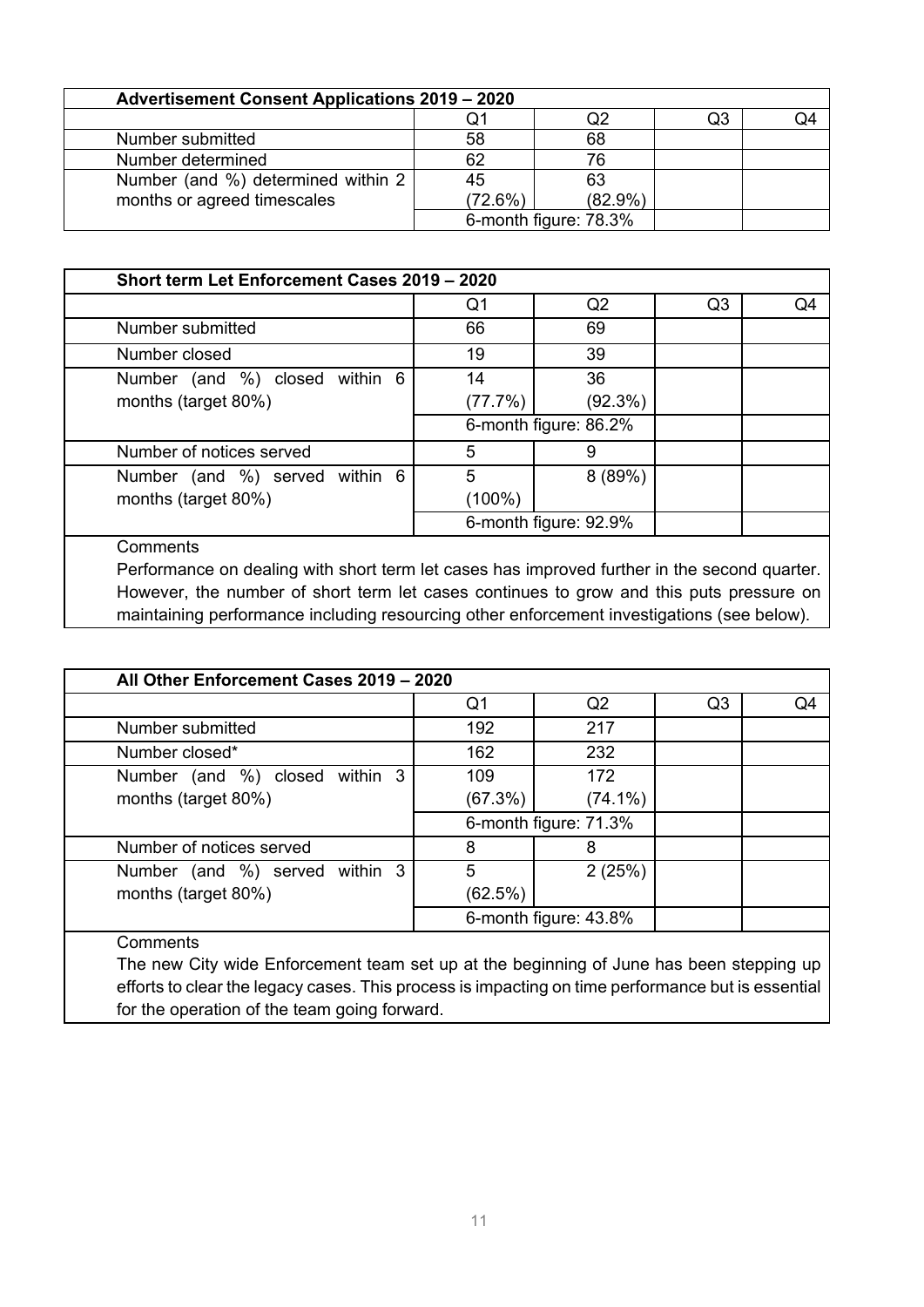| Legal Agreements 2019 -2020                                                           |                |        |                |        |
|---------------------------------------------------------------------------------------|----------------|--------|----------------|--------|
|                                                                                       | At end         | At end | At end         | At end |
|                                                                                       | Q <sub>1</sub> | Q2     | Q <sub>3</sub> | Q4     |
| Number of applications currently at                                                   | 41             | 50     |                |        |
| legal agreement stage                                                                 |                |        |                |        |
| Number of applications where more                                                     | 26             | 20     |                |        |
| than 6 months since Minded to Grant                                                   |                |        |                |        |
| decision                                                                              |                |        |                |        |
| Comments                                                                              |                |        |                |        |
|                                                                                       |                |        |                |        |
| In this quarter there has been a reduction in the number of applications where it has |                |        |                |        |
| been longer than 6 months since the minded to grant decision. Measures already in     |                |        |                |        |
| place as part of the Planning Improvement Plan should reduce the number of future     |                |        |                |        |
| applications falling into this category.                                              |                |        |                |        |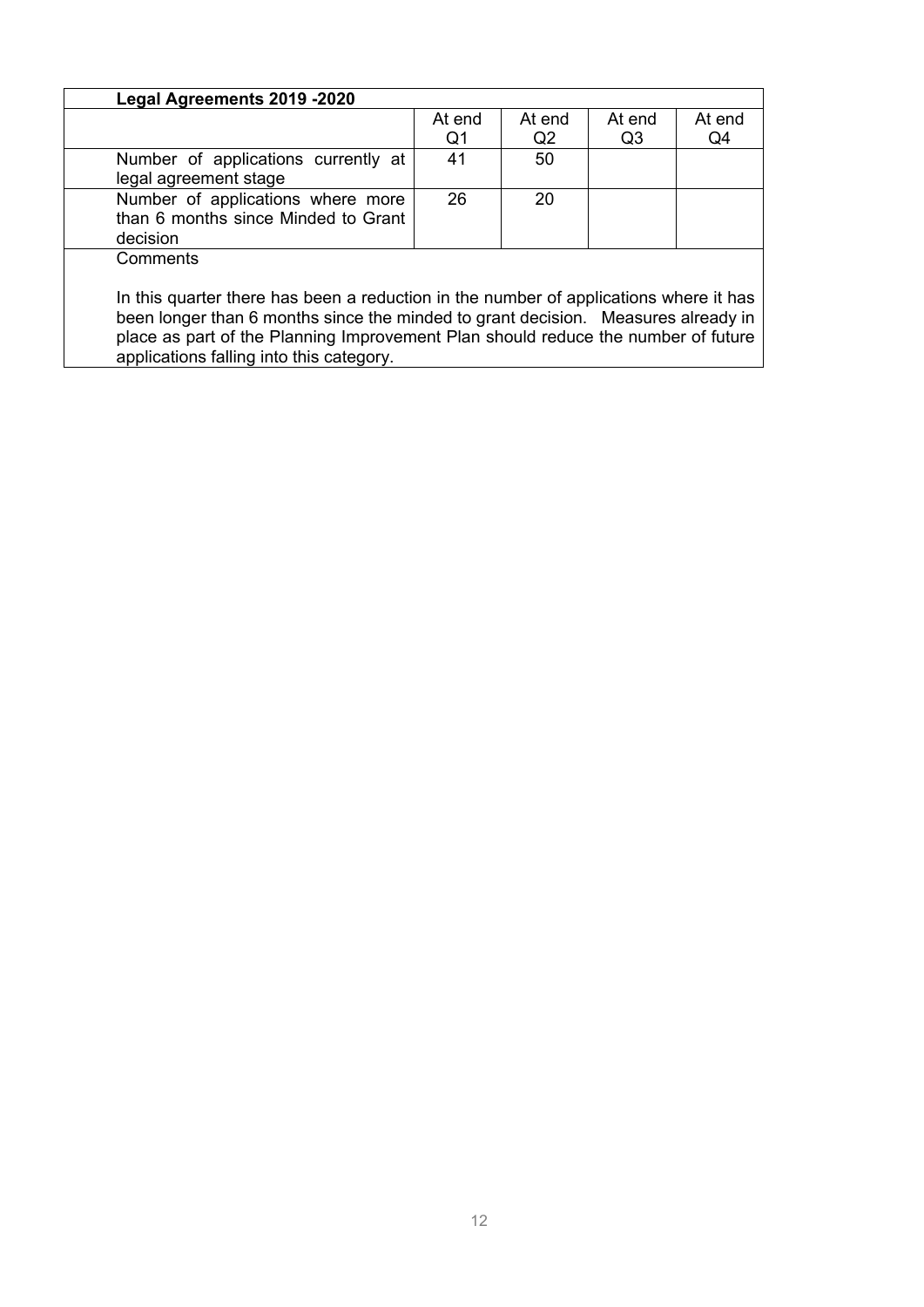#### **Appendix 2**

#### **Internal Audit on Developer Contributions May 2019 (PL1802)**

#### **Update on Recommended Actions**

The internal audit report and full recommendations are available here.

| <b>Recommendation</b>                                                       | <b>Status Update</b>                                       |
|-----------------------------------------------------------------------------|------------------------------------------------------------|
| <b>Backlog of legacy developer contributions</b><br>1                       |                                                            |
| 1.1 Recommendation - review of developer                                    | In progress                                                |
| contributions held in the Finance database                                  | Being progressed through by                                |
| Agreed management action - review of developer<br>$\bullet$                 | Finance with input from                                    |
| contributions held in the Finance database                                  | Planning and other services as                             |
| Owner: Stephen Moir, Executive Director of                                  | appropriate.                                               |
| Resources                                                                   |                                                            |
| Agreed Implementation Date: 30 September 2020                               |                                                            |
| 1.2 Recommendation - retrospective review of historic                       | In progress                                                |
| developer contribution legal agreements                                     | Being progressed through joint                             |
| Agreed Management Action - retrospective review<br>$\bullet$                | working led by Planning, with                              |
| of historic developer contribution legal agreements                         | Finance, Legal and Transport                               |
| Owner: Paul Lawrence, Executive Director of Place                           | officers.                                                  |
| Agreed Implementation Date: 30 September 2020                               |                                                            |
| 2 End-to-end developer contributions processes, procedures and training     |                                                            |
| 2.1 Recommendation - process documentation,                                 | In progress                                                |
| guidance, and standardised documentation                                    | Key elements of an end-to-end                              |
| Agreed Management Action - process                                          | process have been introduced.                              |
| documentation, guidance, and standardised                                   | Next steps include the                                     |
| documentation                                                               | integration of all elements into a                         |
| Owner: Paul Lawrence, Executive Director of Place<br>$\bullet$              | full end-to-end process.                                   |
| Agreed Implementation Date: 31 March 2020                                   |                                                            |
| 2.2 Recommendation - quality assurance                                      | In progress                                                |
| Agreed Management Action - quality assurance                                | Quality assurance measures                                 |
| Owner: Paul Lawrence, Executive Director of Place                           | will interface with the end-to-                            |
| Senior Solicitor. Agreed Implementation Date: 31<br>$\bullet$               | end process required by<br>recommendation 2.1 above.       |
| December 2020                                                               |                                                            |
| 2.3 Recommendation - legal agreements and rates                             | <b>Partly Completed</b>                                    |
| Agreed Management Action - legal agreements and                             | Review of hourly charges has<br>been updated. First annual |
| rates                                                                       | review to take place by end                                |
| Owner: Stephen Moir, Executive Director of<br>$\bullet$<br><b>Resources</b> | June 2020.                                                 |
| Agreed Implementation Date: 30 June 2019 for                                |                                                            |
| implementation of template application of revised                           |                                                            |
| hourly charge; and 30 June 2020 for completion of                           |                                                            |
| first annual review of hourly charges                                       |                                                            |
| 2.4 Recommendation - Induction and refresher training                       | Completed.                                                 |
| Agreed Management Action - induction and<br>$\bullet$                       | Training was undertaken in                                 |
| refresher training                                                          | September 2019. Additional                                 |
| Owner: Paul Lawrence, Executive Director of Place                           | training being provided.                                   |
| Agreed Implementation Date: 30 September 2019                               |                                                            |
|                                                                             |                                                            |